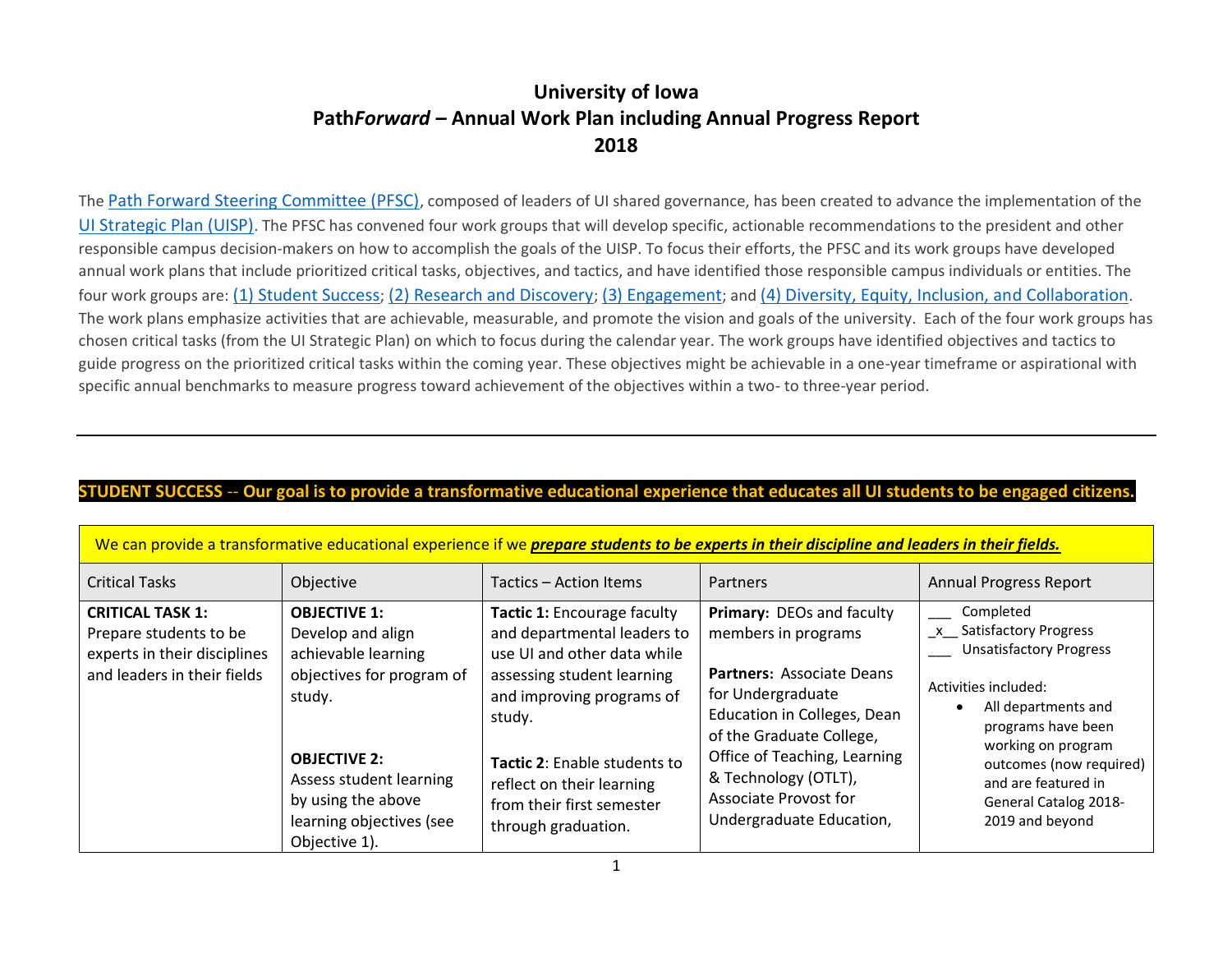|                                                                                                                                                     |                                                                                                                                                                         |                                                                                                                                                                                                                         | UI Assessment Director,<br><b>CLAS Undergraduate</b><br><b>Education and Policy</b><br><b>Curriculum Committee</b><br>(UEPCC) and similar<br>Curriculum Committees in all<br><b>UI Colleges</b>                                 | Many departments and<br>$\bullet$<br>programs are using<br>institutional data to track<br>student progress,<br>enrollments, etc. Many<br>departmental admin are<br>now being trained<br>Reflection present in<br>many course<br>assignments and<br>assessments; need to<br>expand; encouraged for<br>general education<br>courses<br>Exploring ways in<br>ICON/Canvas to add<br>student reflection<br>components |
|-----------------------------------------------------------------------------------------------------------------------------------------------------|-------------------------------------------------------------------------------------------------------------------------------------------------------------------------|-------------------------------------------------------------------------------------------------------------------------------------------------------------------------------------------------------------------------|---------------------------------------------------------------------------------------------------------------------------------------------------------------------------------------------------------------------------------|------------------------------------------------------------------------------------------------------------------------------------------------------------------------------------------------------------------------------------------------------------------------------------------------------------------------------------------------------------------------------------------------------------------|
| <b>CRITICAL TASK 2:</b><br>Invest in high impact                                                                                                    | <b>OBJECTIVE 1:</b><br>Design high-impact                                                                                                                               | <b>Tactic 1: Support Faculty</b><br>Learning Communities and                                                                                                                                                            | Primary: DEOs and faculty<br>members in programs                                                                                                                                                                                | Completed<br>_x_ Satisfactory Progress                                                                                                                                                                                                                                                                                                                                                                           |
| practices that promote<br>critical thinking, problem<br>solving, discipline-based<br>knowledge, creativity,<br>synthesis, and<br>perspective taking | practices that foster<br>students' critical thinking,<br>problem-solving skills,<br>discipline-based<br>knowledge, creativity,<br>synthesis, and perspective<br>taking. | <b>Faculty Communities of</b><br>Practice to implement<br>evidence-based practices in<br>the classroom.<br>Tactic 2: Incentivize pilot<br>programs that use<br>innovative evidence-based<br>practices in the classroom. | Partners: Associate Deans<br>for Undergraduate<br>Education in Colleges,<br>Dean of the Graduate<br>College (TAs/Graduate<br>students), Office of<br>Teaching, Learning &<br>Technology (OTLT),<br><b>Associate Provost for</b> | <b>Unsatisfactory Progress</b><br>Activities included:<br>OTLT supports several<br>FLCs and encourages<br>more to form and<br>develop ideas for pilot<br>programs<br>Proposed the idea of<br>Faculty Fellows in areas<br>that support Student                                                                                                                                                                    |
|                                                                                                                                                     |                                                                                                                                                                         | Tactic 3: Assess pilot<br>programs in Tactic 2.<br>Tactic 4: Improve and scale<br>up pilot programs in Tactic<br>2.                                                                                                     | Undergraduate Education,<br><b>CLAS General Education</b><br>Curriculum Committee<br>(GECC) and Undergraduate<br><b>Education and Policy</b><br><b>Curriculum Committee</b><br>(UEPCC), UI Assessment                           | <b>Success</b><br>A target for course<br>improvement (high-<br>impact practices) is the<br>general education<br>program; many examples<br>of high-impact practices,                                                                                                                                                                                                                                              |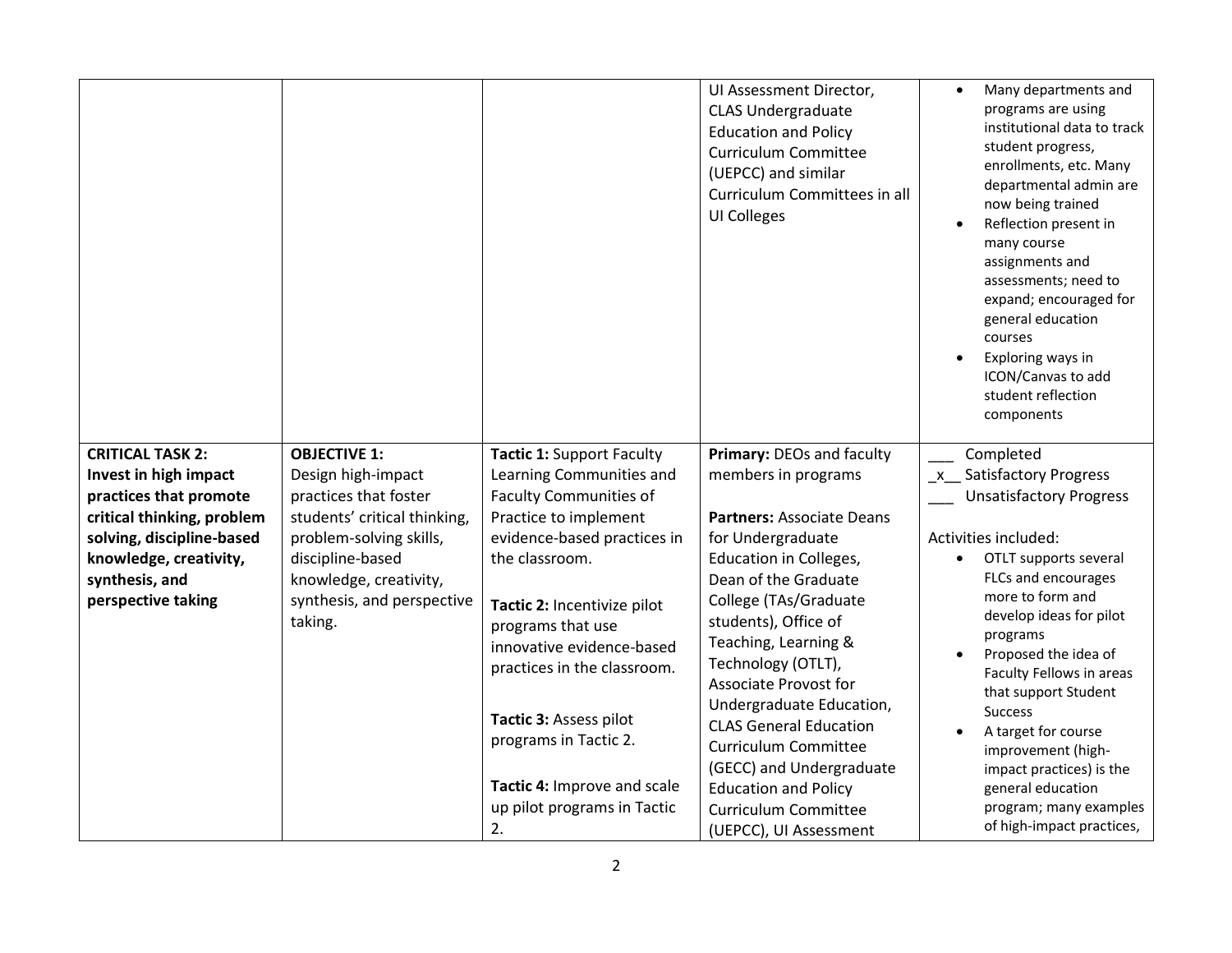|  | Director, Committee on<br>Teaching Evaluation (2018-<br>2019) from Office of the<br>Provost | especially in the<br>Diversity/Inclusion area<br>Review of the current<br>ACE/Evaluation system |
|--|---------------------------------------------------------------------------------------------|-------------------------------------------------------------------------------------------------|
|--|---------------------------------------------------------------------------------------------|-------------------------------------------------------------------------------------------------|

|                                                                                                                                                                                                   |                                                                                                                                                                 |                                                                                                                                                                                                                                                                                                                                                                                                                                                | We can provide a transformative educational experience if we <b>optimize campus environments to support holistic student success</b> .                                                                                                                                                                                                                                                                                                      |                                                                                                                                                                                                                                                                                                                                                                                                                                                                                                                                                    |
|---------------------------------------------------------------------------------------------------------------------------------------------------------------------------------------------------|-----------------------------------------------------------------------------------------------------------------------------------------------------------------|------------------------------------------------------------------------------------------------------------------------------------------------------------------------------------------------------------------------------------------------------------------------------------------------------------------------------------------------------------------------------------------------------------------------------------------------|---------------------------------------------------------------------------------------------------------------------------------------------------------------------------------------------------------------------------------------------------------------------------------------------------------------------------------------------------------------------------------------------------------------------------------------------|----------------------------------------------------------------------------------------------------------------------------------------------------------------------------------------------------------------------------------------------------------------------------------------------------------------------------------------------------------------------------------------------------------------------------------------------------------------------------------------------------------------------------------------------------|
| <b>Critical Tasks</b>                                                                                                                                                                             | Objective                                                                                                                                                       | Tactics - Action Items                                                                                                                                                                                                                                                                                                                                                                                                                         | Partners                                                                                                                                                                                                                                                                                                                                                                                                                                    | <b>Annual Progress Report</b>                                                                                                                                                                                                                                                                                                                                                                                                                                                                                                                      |
| <b>CRITICAL TASK 3:</b><br><b>Create technological tools</b><br>and cohesive four-year<br>success messages that<br>empower students to<br>chart their own course<br>along pathways to<br>success. | Objective 1:<br>Create a seamless<br>environment for students<br>by using consistent<br>outcomes language<br>linking curricular and co-<br>curricular learning. | Tactic 1: Develop a co-<br>curricular engagement<br>system that captures<br>student involvement,<br>engagement, and activities<br>outside the classroom and<br>enables students to<br>intentionally plan,<br>implement, and reflect on<br>their engagement.<br><b>Tactic 2: Provide</b><br>opportunities for students<br>to participate in<br>metacognition and meaning<br>making for additional<br>learning, data collection and<br>analysis. | Primary: Co-Curricular<br><b>Engagement Committee</b><br>Partners: Be Better<br>Committee, CLAS General<br><b>Education Curriculum</b><br>Committee (GECC), Office of<br>Assessment, ITS (including<br>Administrative Information<br>Systems), Colleges (including<br>Graduate College) and<br><b>Associate Deans for</b><br>Undergraduate Education,<br>Office of Student Life,<br><b>Associate Provost for</b><br>Undergraduate Education | Completed<br>_x__ Satisfactory Progress<br><b>Unsatisfactory Progress</b><br>Activities included:<br>Identified 11 key<br>$\bullet$<br>competencies that apply<br>across multiple academic<br>and co-curricular<br>domains<br>Hosted meeting with<br>colleagues from<br>University of Minnesota<br>and University of Illinois<br>to share progress on<br>similar projects<br>Created an initial list of<br>engagement types for<br>use in the Hawkeye<br>Engage tool<br>Began identifying<br>authoritative data<br>sources for engagement<br>types |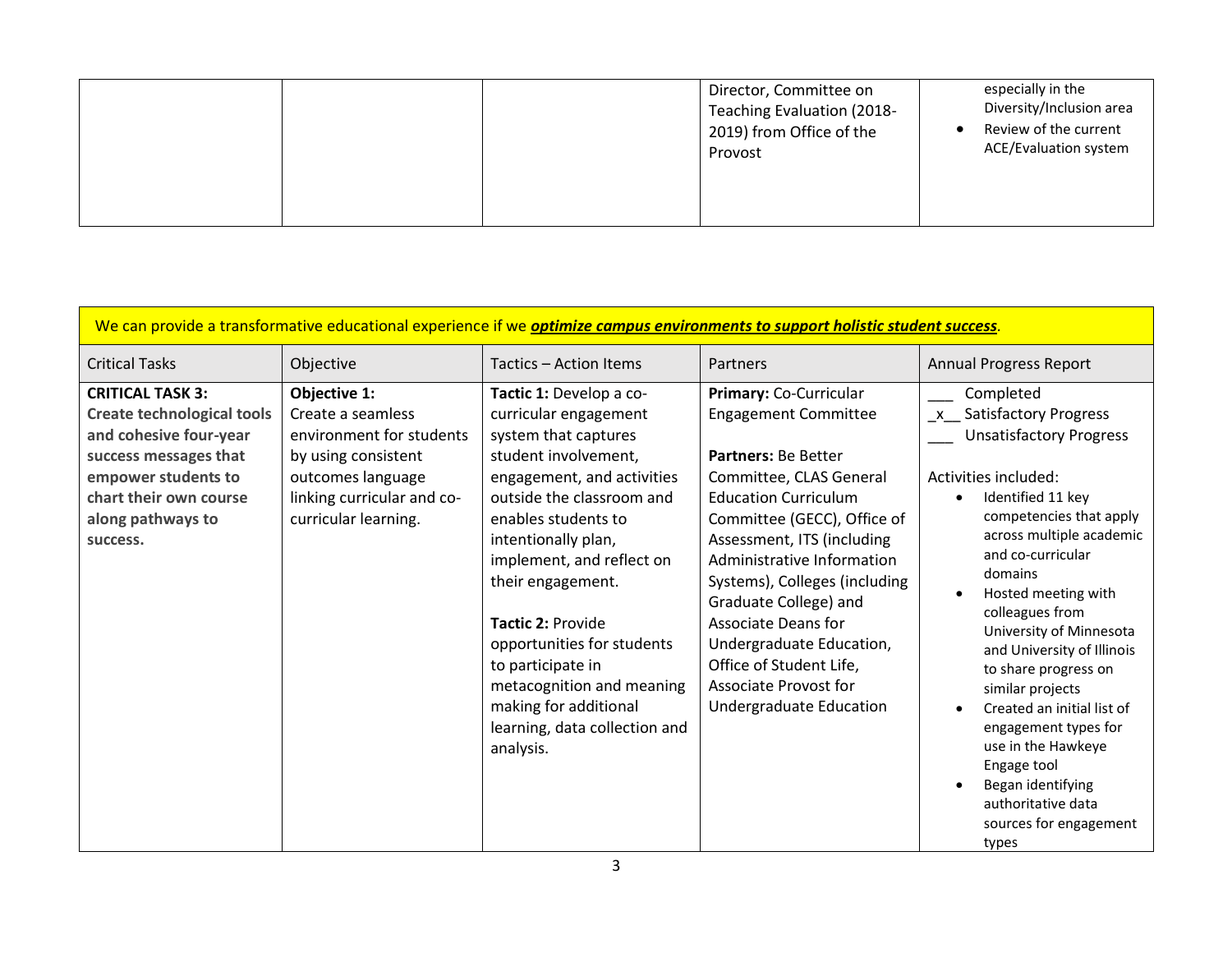| <b>Objective 2:</b><br>Create a technological<br>tool to assist students in<br>planning, implementing,<br>and reflecting upon their<br>co-curricular learning | <b>Tactic 1: Within the course</b><br>planner and co-curricular<br>engagement tool, map<br>General Education,<br>collegiate, discipline-<br>specific, and program<br>learning outcomes to<br>competencies where<br>appropriate. | $\bullet$ | Reviewed co-curricular<br>transcripts and<br>engagement documents<br>from a variety of<br>institutions and<br>identified key elements<br>for Hawkeye Engage<br>Upgraded API technology<br>to capture student<br>organization<br>engagement data<br>Creating a "proof of<br>concept" to guide<br>technological specs<br>Merging the Be<br>Better@lowa project and |
|---------------------------------------------------------------------------------------------------------------------------------------------------------------|---------------------------------------------------------------------------------------------------------------------------------------------------------------------------------------------------------------------------------|-----------|------------------------------------------------------------------------------------------------------------------------------------------------------------------------------------------------------------------------------------------------------------------------------------------------------------------------------------------------------------------|
|                                                                                                                                                               |                                                                                                                                                                                                                                 |           | Hawkeye Engage tool to<br>ensure cohesive<br>messaging and prevent<br>program duplication                                                                                                                                                                                                                                                                        |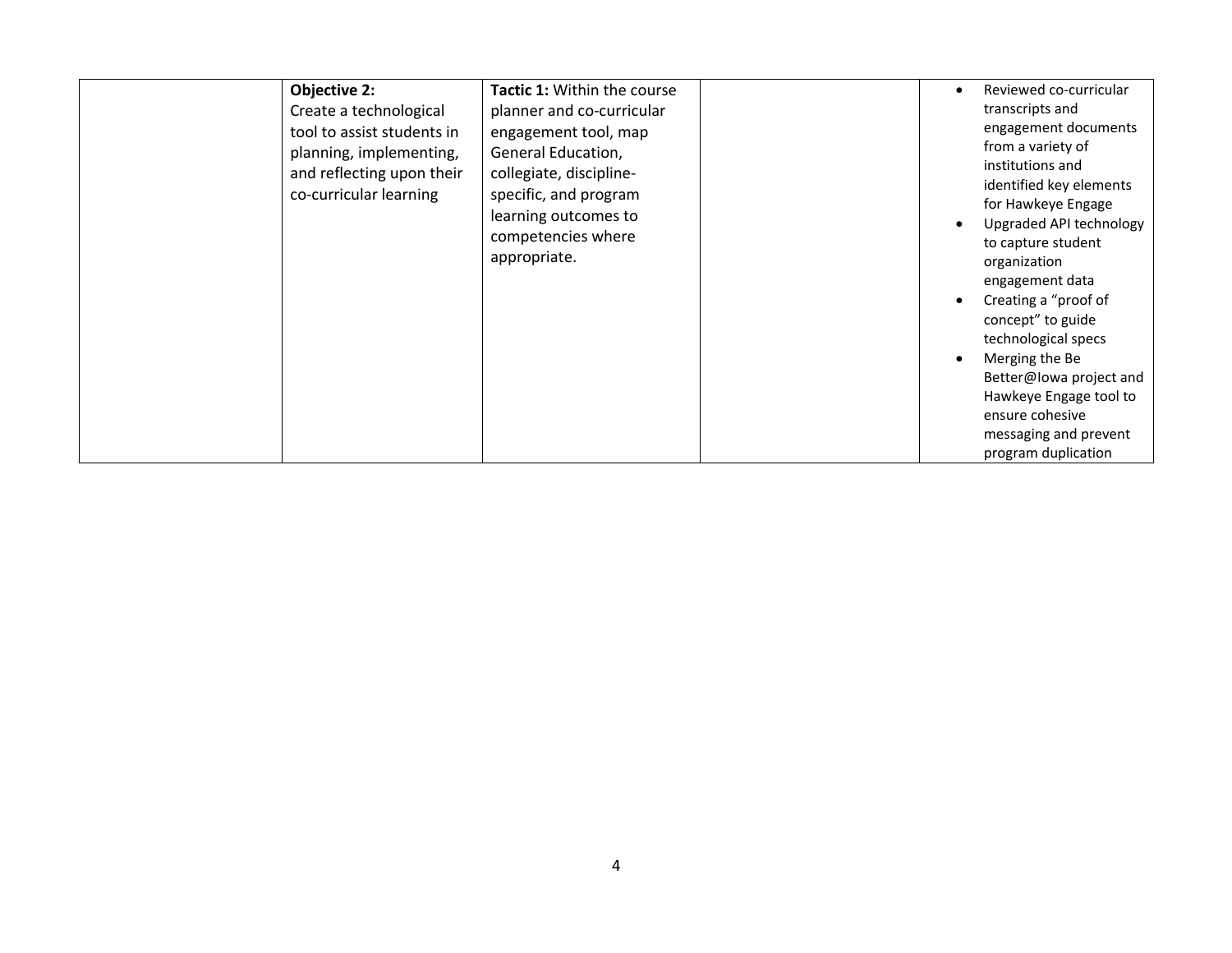# **RESEARCH & DISCOVERY -- Our goal is to perform high-impact research, scholarship, and creative activities (R,S,CA).**

| challenges of the 21 <sup>st</sup> Century.                                                                                                             |                                                                                                                                  |                                                                                                                                                                                                                                                  | We can perform high-impact research if we create a university ecosystem that enables UI to be an international leader in confronting the grand                                        |                                                                                                                                                                                                                                                                                                             |
|---------------------------------------------------------------------------------------------------------------------------------------------------------|----------------------------------------------------------------------------------------------------------------------------------|--------------------------------------------------------------------------------------------------------------------------------------------------------------------------------------------------------------------------------------------------|---------------------------------------------------------------------------------------------------------------------------------------------------------------------------------------|-------------------------------------------------------------------------------------------------------------------------------------------------------------------------------------------------------------------------------------------------------------------------------------------------------------|
| <b>Critical Tasks</b>                                                                                                                                   | Objective                                                                                                                        | Tactics - Action Items                                                                                                                                                                                                                           | Partners                                                                                                                                                                              | <b>Annual Progress Report</b>                                                                                                                                                                                                                                                                               |
| Invest in research centers<br>and infrastructures,<br>(prioritize infrastructures)<br>that make collaboration<br>natural, sustainable, and<br>seamless. | 1. Leverage existing<br>research, scholarship, and<br>creative activity (R,S,CA)<br>networks to grow<br>externally funded grants | 1. Work with the Division<br>of Sponsored Programs<br>(DSP) to implement<br>mechanisms to identify<br>grant contributors, assign<br>credit, and make<br>collaborations easily<br>identifiable.                                                   | 1.a. Work Group<br>1.b. Office of the VP for<br>Research & Econ<br>Development (OVPRED)<br>1.c. DSP<br>1.d. Campus research<br>leaders<br>1.e. Collegiate Assoc Deans<br>for Research | Completed<br>X Satisfactory Progress<br><b>Unsatisfactory Progress</b><br>Activities included:<br>Defined grant credit<br>elements including<br>administrative, financial,<br>and academic.<br>Developed shared credit<br>$\bullet$                                                                         |
|                                                                                                                                                         | 2. Support R,S,CA success<br>of our faculty across the<br>academic lifespan.                                                     | 2. Establish a process to<br>greatly expand our<br>nominations for national<br>awards. Include a central<br>mechanism to identify<br>awards, a process to<br>create highly successful<br>nominations, and to<br>provide feedback to<br>nominees. | 2.a. Work Group<br>2.b. Current Academy<br>members<br>2.c. OVPRED<br>2.d. Colleges and research<br>units                                                                              | value statements to guide<br>process.<br>Met with the following<br>$\bullet$<br>groups once or multiple<br>times to get input:<br><b>Associate Deans for</b><br>$\circ$<br>Research<br>OVPR, DSP<br>$\circ$<br><b>Grant Accounting</b><br>$\circ$<br>Collegiate &<br>$\circ$<br><b>Auxiliary Businesses</b> |
|                                                                                                                                                         | 3. Engage students in the<br>R,S,CA enterprise to<br>benefit student success<br>and enhance R,S,CA<br>productivity               |                                                                                                                                                                                                                                                  |                                                                                                                                                                                       | <b>Officers Group</b><br>Reviewed current practices<br>$\bullet$<br>in our Colleges<br>Reviewed ICR practices of<br>$\bullet$<br>Big10 Institutions compiled<br>by Grant Accounting                                                                                                                         |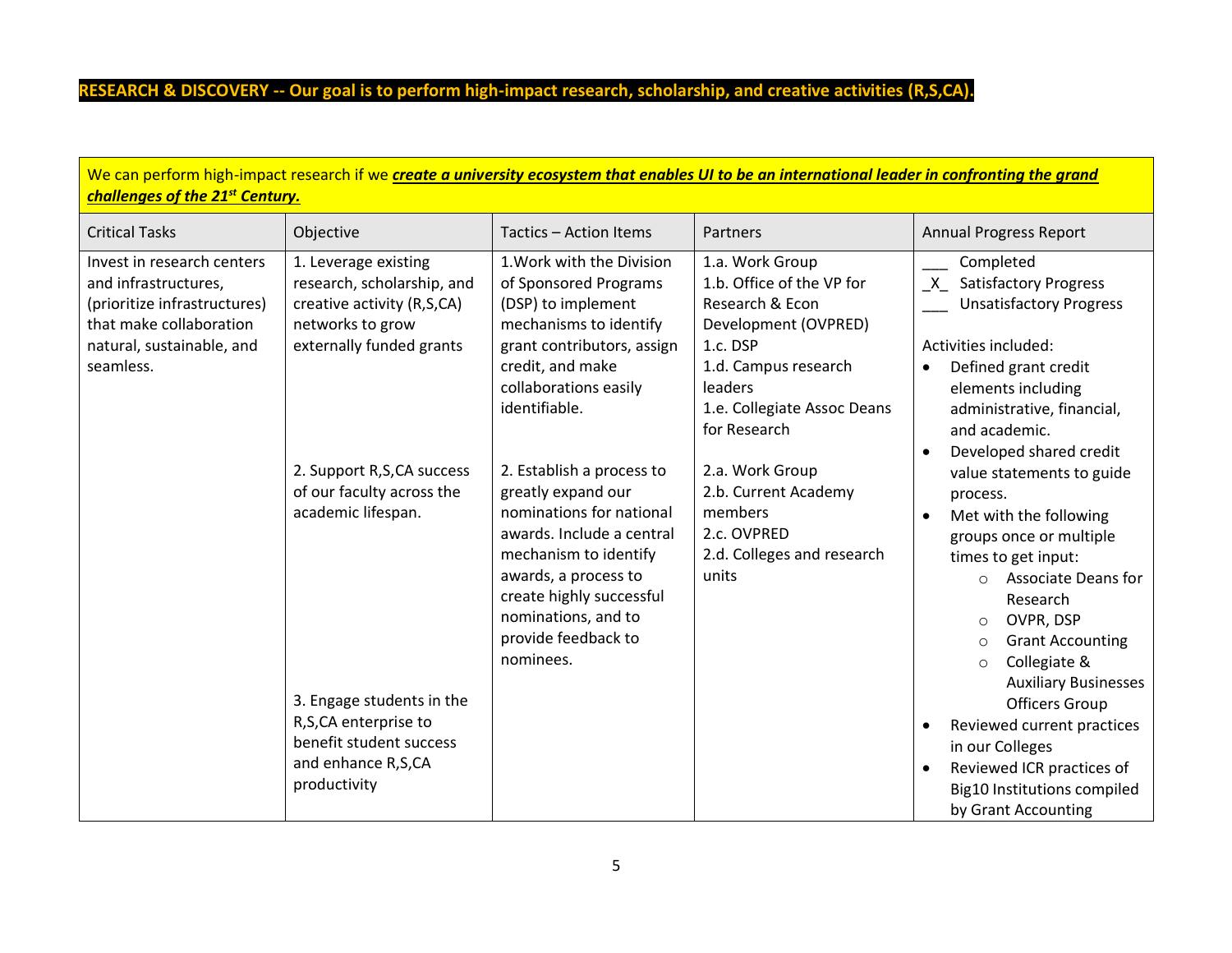|  |  |  | Reviewed pre- and post-<br>award information for six<br>multi-component grants to<br>examine financial and<br>academic credit allocations<br>Developed guidelines for<br>shared credit negotiations.<br>Developed a timeline,<br>activities, and |
|--|--|--|--------------------------------------------------------------------------------------------------------------------------------------------------------------------------------------------------------------------------------------------------|
|  |  |  | responsibilities for shared<br>credit negotiations.                                                                                                                                                                                              |

| We can perform high-impact research if we recruit and retain faculty and staff who possess the broad diversity essential to our research mission.                                                                                       |                                                                                                                                                                                                                                            |                                                                                                                                                                                                                                  |                                                                                                                                   |                                                                                                                                                                                                                                                                                                                               |
|-----------------------------------------------------------------------------------------------------------------------------------------------------------------------------------------------------------------------------------------|--------------------------------------------------------------------------------------------------------------------------------------------------------------------------------------------------------------------------------------------|----------------------------------------------------------------------------------------------------------------------------------------------------------------------------------------------------------------------------------|-----------------------------------------------------------------------------------------------------------------------------------|-------------------------------------------------------------------------------------------------------------------------------------------------------------------------------------------------------------------------------------------------------------------------------------------------------------------------------|
| <b>Critical Tasks</b>                                                                                                                                                                                                                   | Objective                                                                                                                                                                                                                                  | Tactics - Action Items                                                                                                                                                                                                           | <b>Partners</b>                                                                                                                   | <b>Annual Progress Report</b>                                                                                                                                                                                                                                                                                                 |
| Create dissertation<br>fellowship and post-doc<br>opportunities for graduate<br>and professional students<br>who might be future<br>colleagues at the UI and<br>network with diverse<br>faculty and staff in<br>professional societies. | 1. Increase the number of<br>post-docs on campus and<br>coordinate post-doctoral<br>activities to ensure their<br>success<br>2. Strengthen our ability to<br>recruit the strongest<br>undergraduate, graduate<br>and professional students | 1. Identify the successes,<br>barriers and opportunities<br>for postdoctoral scholars<br>and develop best<br>practices to build and<br>support this community;<br>identify avenues for<br>funding and for career<br>development. | 1.a. Work Group<br>1.b. Postdoctoral Association<br>1.c. Graduate College<br>1.d. OVPRED<br>1.e. Human Resources<br>1.f. Colleges | Completed<br><b>Satisfactory Progress</b><br>$\mathsf{X}$<br><b>Unsatisfactory Progress</b><br>Activities included:<br>One chair met with Shelly<br>Campo in the Grad College<br>to discuss Postdoc<br>challenges.<br>One panel discussion of<br>best practices for Postdocs<br>has been scheduled in CPH<br>for February 13. |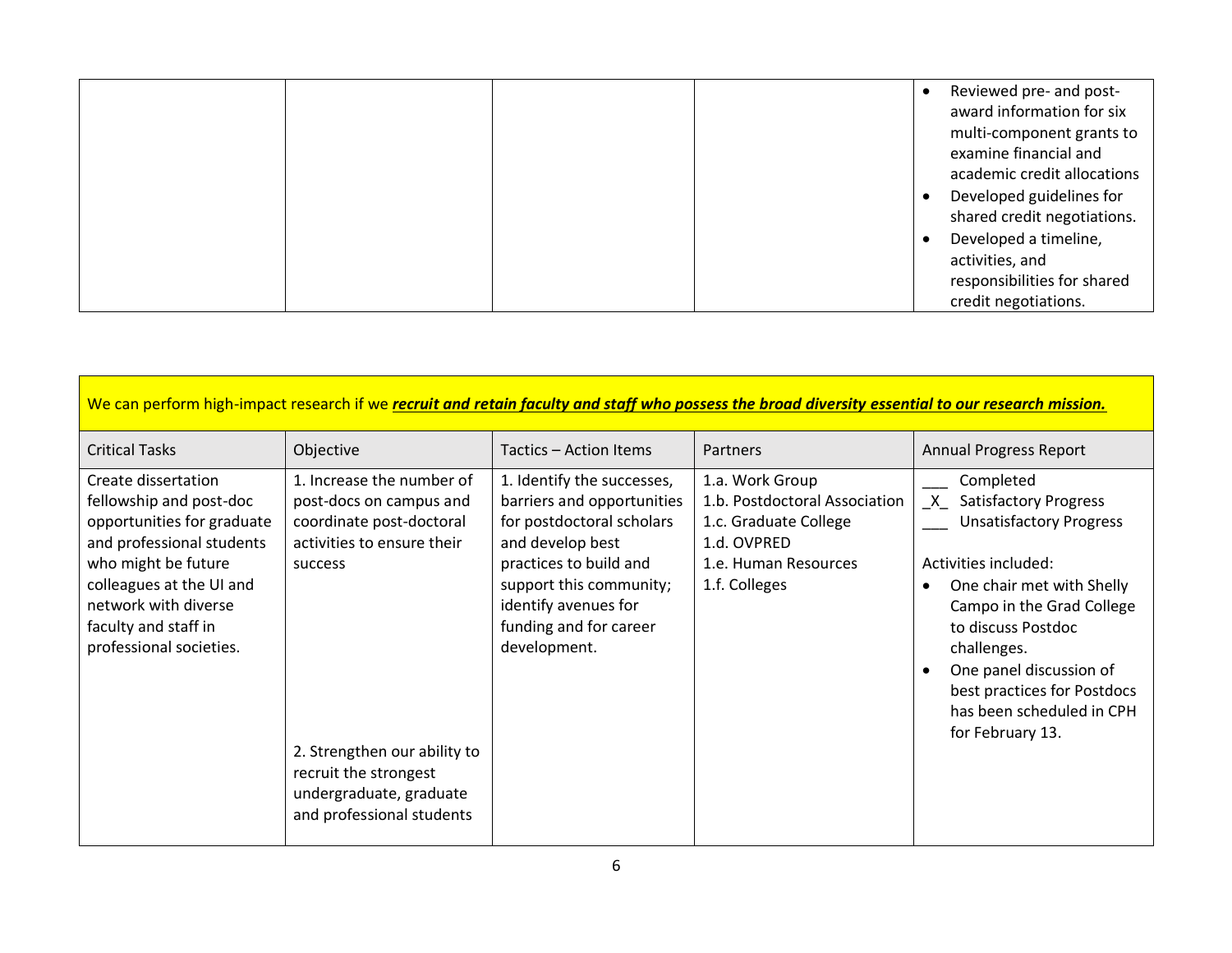### **ENGAGEMENT -- Our goal is to engage with Iowa and the world to broaden education, improve health, and enhance economic development.**

We can engage with Iowa and the world to broaden education, improve health, and enhance economic development if we *enhance UI's statewide visibility and increase access to UI expertise.*

| <b>Critical Tasks 1</b>                                                                                           | Objective                                                                                                                                        | Tactics - Action Items                                                                                                                                                                                                                                                                                                                                                                                                                | Partners                                                                                                                                                                                                                                                                                                                                                                                                                                                        | <b>Annual Progress Report</b>                                                                                                                                                                                                                                                                                                                                                                                                                                                                                                                                                                                                                                    |
|-------------------------------------------------------------------------------------------------------------------|--------------------------------------------------------------------------------------------------------------------------------------------------|---------------------------------------------------------------------------------------------------------------------------------------------------------------------------------------------------------------------------------------------------------------------------------------------------------------------------------------------------------------------------------------------------------------------------------------|-----------------------------------------------------------------------------------------------------------------------------------------------------------------------------------------------------------------------------------------------------------------------------------------------------------------------------------------------------------------------------------------------------------------------------------------------------------------|------------------------------------------------------------------------------------------------------------------------------------------------------------------------------------------------------------------------------------------------------------------------------------------------------------------------------------------------------------------------------------------------------------------------------------------------------------------------------------------------------------------------------------------------------------------------------------------------------------------------------------------------------------------|
| Leverage our strengths by<br>creating internally or<br>externally funded<br>partnerships in every lowa<br>county. | 1. Improve programming<br>and organizational<br>structures to better share<br>the expertise and resources<br>of the University with the<br>state | 1.a. Collect<br>comprehensive<br>information about<br>current partnerships of<br>UI units in Iowa to<br>facilitate expertise-<br>sharing.<br>1.b. Explore establishing<br>new pedagogical<br>opportunities for faculty,<br>staff, and students to<br>share key knowledge and<br>skills with Iowans.<br>1.c. Explore collaborative<br>arrangements between<br>UI libraries, museums,<br>and arts to enhance<br>engagement with lowans. | 1.a. Office of Outreach and<br>Engagement, Office of<br><b>Strategic Communications,</b><br>Obermann Center, Chief<br>Diversity Officer, Center for<br>Advancement, other central<br>and collegiate units<br>1.b. Public Policy Center,<br>College of Education,<br>Department of Philosophy,<br>School of Urban and Regional<br>Planning,<br>Office of Outreach and<br>Engagement<br>1.c. Libraries, Museums,<br>Hancher, Office of Outreach<br>and Engagement | Completed<br><b>Satisfactory Progress</b><br>X<br><b>Unsatisfactory Progress</b><br>Activities included:<br>Engagement work<br>group met quarterly;<br>identified 4 potential<br>projects/opportunities<br>("cobblestones") to<br>meet this objective<br>For each of the 4<br>$\bullet$<br>cobblestones, a<br>champion and<br>collaborators were<br>identified and<br>recruited; they met<br>regularly throughout<br>2018<br>1 cobblestone, the<br>development of<br>innovative curriculum<br>modules for Iowa K-12<br>schools, is ready to<br>move into the pilot<br>and/or development<br>phase. This plan was<br>submitted to the PF<br>Steering Committee in |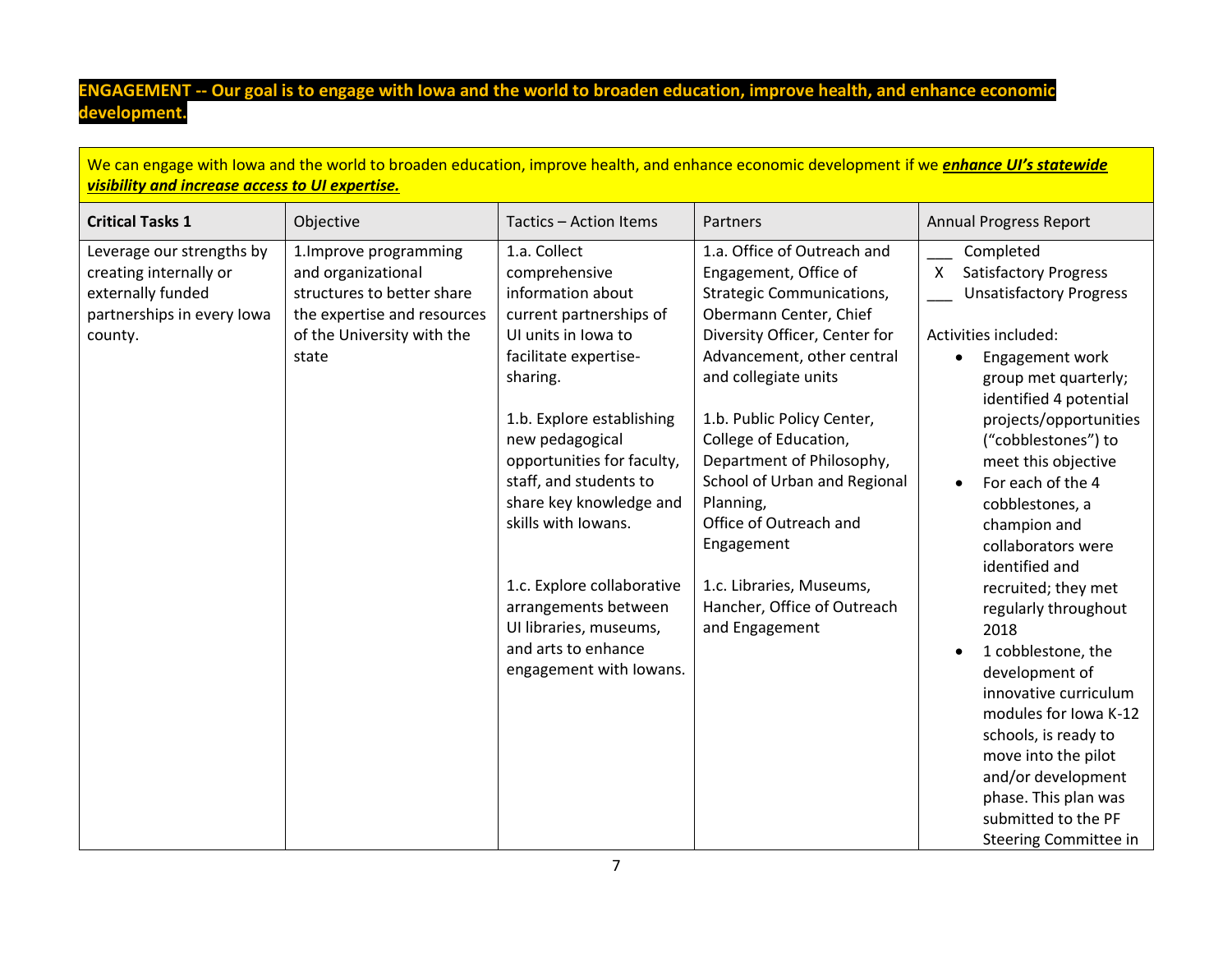|  |  | $\bullet$ | Dec 2018 (Cobblestone<br>1 in presentation);<br>3 are on-going; groups<br>will continue to meet<br>in 2019 to flesh-out<br>plans. These include:<br>1) Develop<br>Chautauqua<br>Series;<br>2) Establish<br>collaborative ways<br>to engage UI<br>libraries and<br>museums with<br>lowans;<br>3) Share skills with<br>community |
|--|--|-----------|--------------------------------------------------------------------------------------------------------------------------------------------------------------------------------------------------------------------------------------------------------------------------------------------------------------------------------|
|--|--|-----------|--------------------------------------------------------------------------------------------------------------------------------------------------------------------------------------------------------------------------------------------------------------------------------------------------------------------------------|

| We can engage with lowa and the world to broaden education, improve health, and enhance economic development if we <i>create lifelong learning</i> |  |
|----------------------------------------------------------------------------------------------------------------------------------------------------|--|
| <b>opportunities that broaden UI's reach across lowa.</b>                                                                                          |  |

| <b>Critical Tasks 2</b>                                                              | Objective                                                                                                                                       | Tactics - Action Items                                                                                           | Partners                                                                                                      | <b>Annual Progress Report</b>                                               |
|--------------------------------------------------------------------------------------|-------------------------------------------------------------------------------------------------------------------------------------------------|------------------------------------------------------------------------------------------------------------------|---------------------------------------------------------------------------------------------------------------|-----------------------------------------------------------------------------|
| Expand certificate and<br>degree programs available<br>beyond the main UI<br>campus. | 1. Position the University to<br>be more nimble in<br>responding to the needs of<br>students and communities<br>through educational<br>programs | 1. Explore establishing<br>new degree programs<br>that may have broad<br>interest and value across<br>the state. | 1. Public Policy Center,<br>School of Urban and<br>Regional Planning,<br>Office of Outreach and<br>Engagement | Completed<br><b>Satisfactory Progress</b><br><b>Unsatisfactory Progress</b> |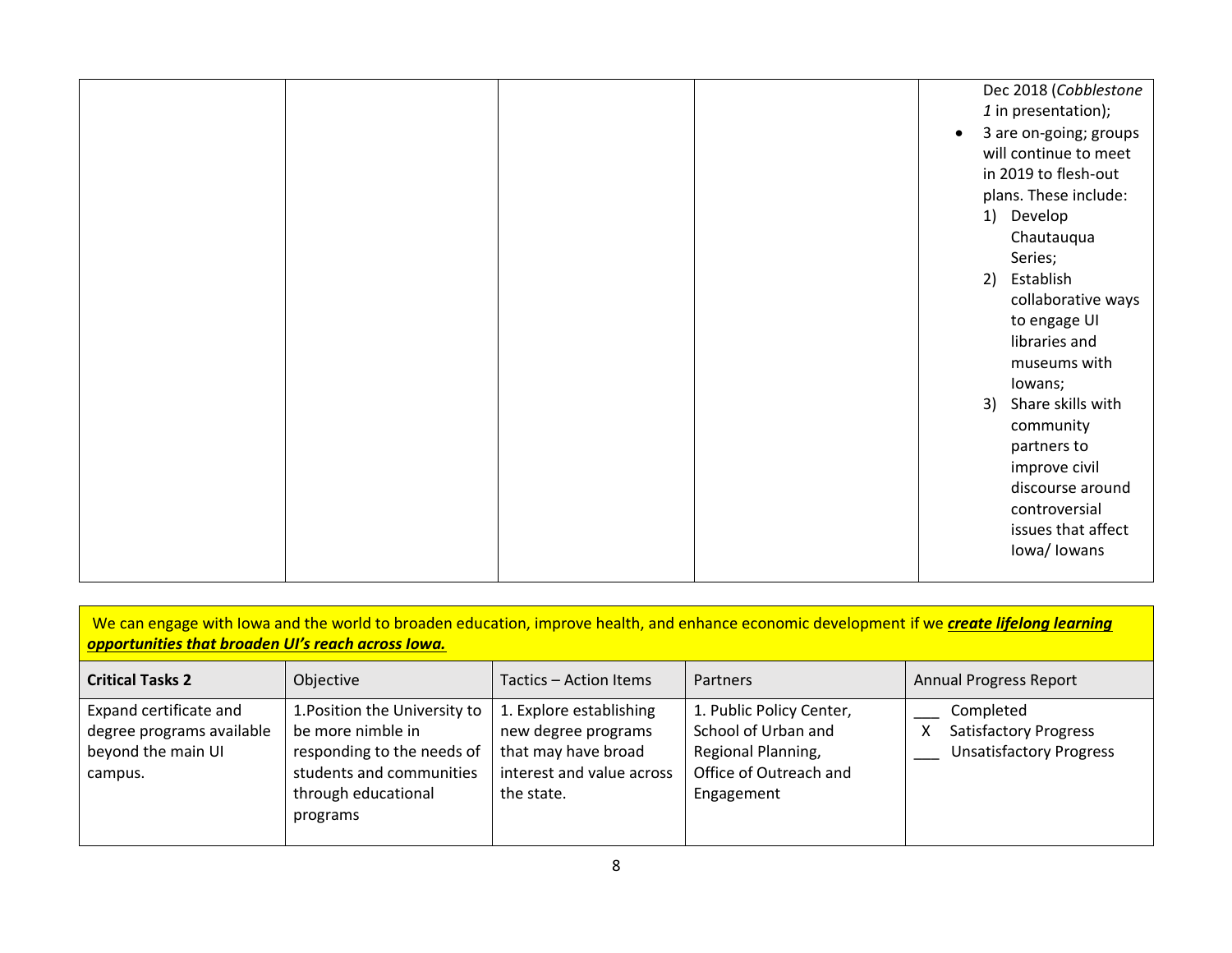|  | 2. Expand offerings of  | 2. College of Education, | Activities included:               |
|--|-------------------------|--------------------------|------------------------------------|
|  |                         | Pomerantz Career Center, |                                    |
|  | courses and trainings   |                          | Engagement work group<br>$\bullet$ |
|  | that engage community   | Office of Outreach and   | met quarterly; identified          |
|  | partners in order to    | Engagement               | 7 potential                        |
|  | increase students'      |                          | projects/opportunities             |
|  | success at UI and after |                          | ("cobblestones") to                |
|  | graduation.             |                          | meet this objective                |
|  |                         |                          | For each of the 7                  |
|  |                         |                          | cobblestones, a                    |
|  |                         |                          | champion and                       |
|  |                         |                          | collaborators were                 |
|  |                         |                          | identified and recruited;          |
|  |                         |                          | they met regularly                 |
|  |                         |                          | throughout 2018                    |
|  |                         |                          | 5 cobblestones are ready           |
|  |                         |                          | to move into the pilot             |
|  |                         |                          | and/or development                 |
|  |                         |                          | phase. These plans were            |
|  |                         |                          | submitted to the PF                |
|  |                         |                          |                                    |
|  |                         |                          | Steering Committee in              |
|  |                         |                          | Dec 2018. These include:           |
|  |                         |                          | 1) Create cross-                   |
|  |                         |                          | collegiate graduate                |
|  |                         |                          | certificate in                     |
|  |                         |                          | community                          |
|  |                         |                          | engagement                         |
|  |                         |                          | (Cobblestone 2);                   |
|  |                         |                          | Expand the<br>2)                   |
|  |                         |                          | successful Green                   |
|  |                         |                          | Room and Life                      |
|  |                         |                          | Design courses                     |
|  |                         |                          | (Cobblestone 3);                   |
|  |                         |                          | Develop multi-<br>3)               |
|  |                         |                          | disciplinary graduate              |
|  |                         |                          | degree programs                    |
|  |                         |                          | (use new MPA as a                  |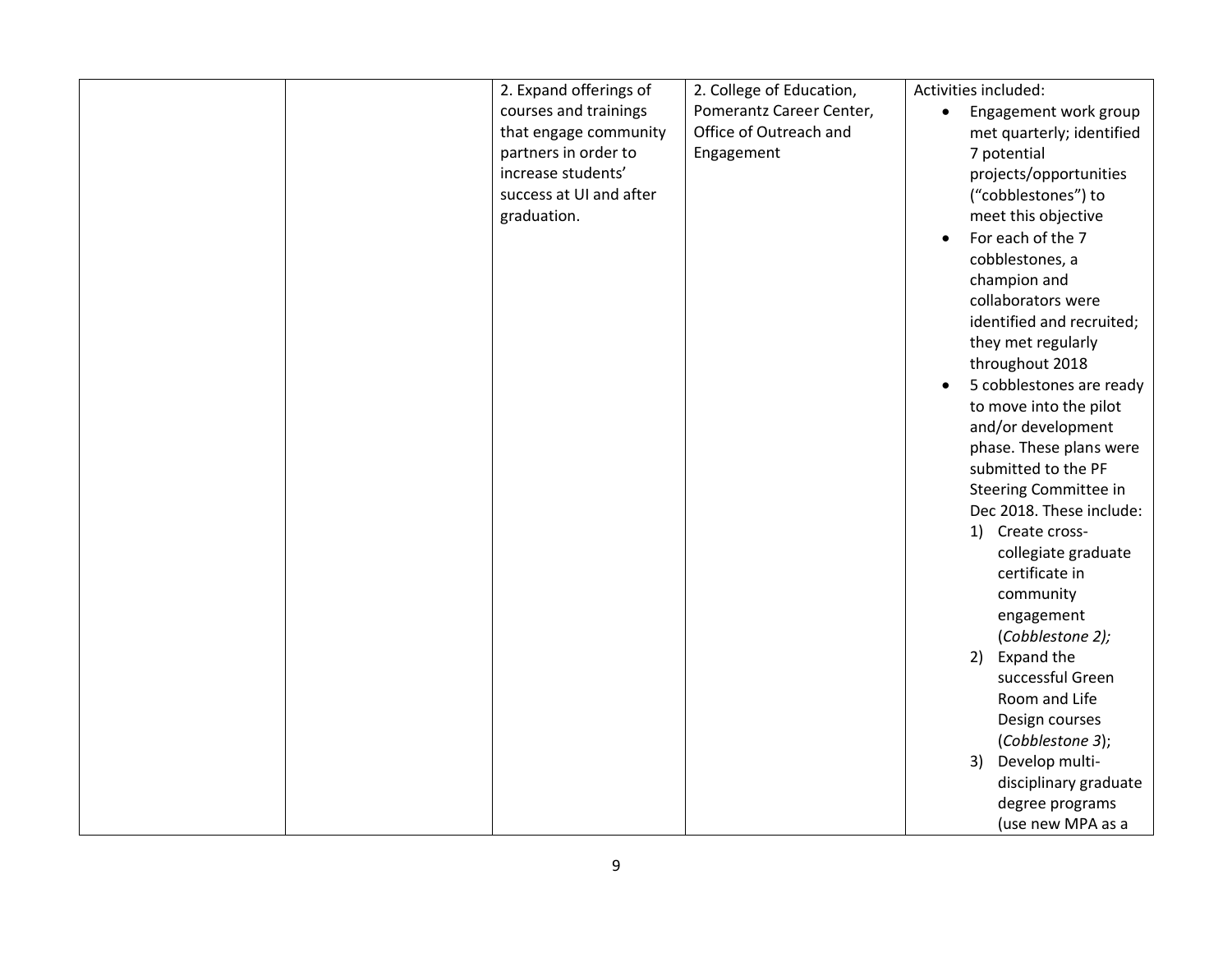|  |  |           | model - Cobblestone            |
|--|--|-----------|--------------------------------|
|  |  |           | $4$ );                         |
|  |  | 4)        | Expand educational             |
|  |  |           | offerings and                  |
|  |  |           | community-based                |
|  |  |           | experiences                    |
|  |  |           | (Cobblestone 5);               |
|  |  | 5)        | Broaden engaged                |
|  |  |           | public policy-related          |
|  |  |           | activities                     |
|  |  |           | (Cobblestone 6).               |
|  |  |           | Cobblestone group              |
|  |  |           | identified tangible            |
|  |  |           | ways to do this,               |
|  |  |           | including:                     |
|  |  |           | a) Iowa Gov't                  |
|  |  |           | Service Corp;                  |
|  |  |           | b) Local/State/Non-            |
|  |  |           | profit internship              |
|  |  |           | programs;                      |
|  |  |           | Expansion of<br>$\mathsf{C}$   |
|  |  |           | Hawkeye Poll;                  |
|  |  |           | <b>Elected Officials</b><br>d) |
|  |  |           | Training;                      |
|  |  |           | Facilitation of<br>e)          |
|  |  |           | policy                         |
|  |  |           | discussions;                   |
|  |  |           | $f$ )<br><b>Annual Policy</b>  |
|  |  |           | Conference;                    |
|  |  |           | Initiative for<br>g)           |
|  |  |           | Sustainable                    |
|  |  |           | Communities                    |
|  |  | $\bullet$ | 1 cobblestone is on-           |
|  |  |           | going - Graduate degree        |
|  |  |           | program in Criminology         |
|  |  |           | to provide a valuable          |
|  |  |           | workforce for the state.       |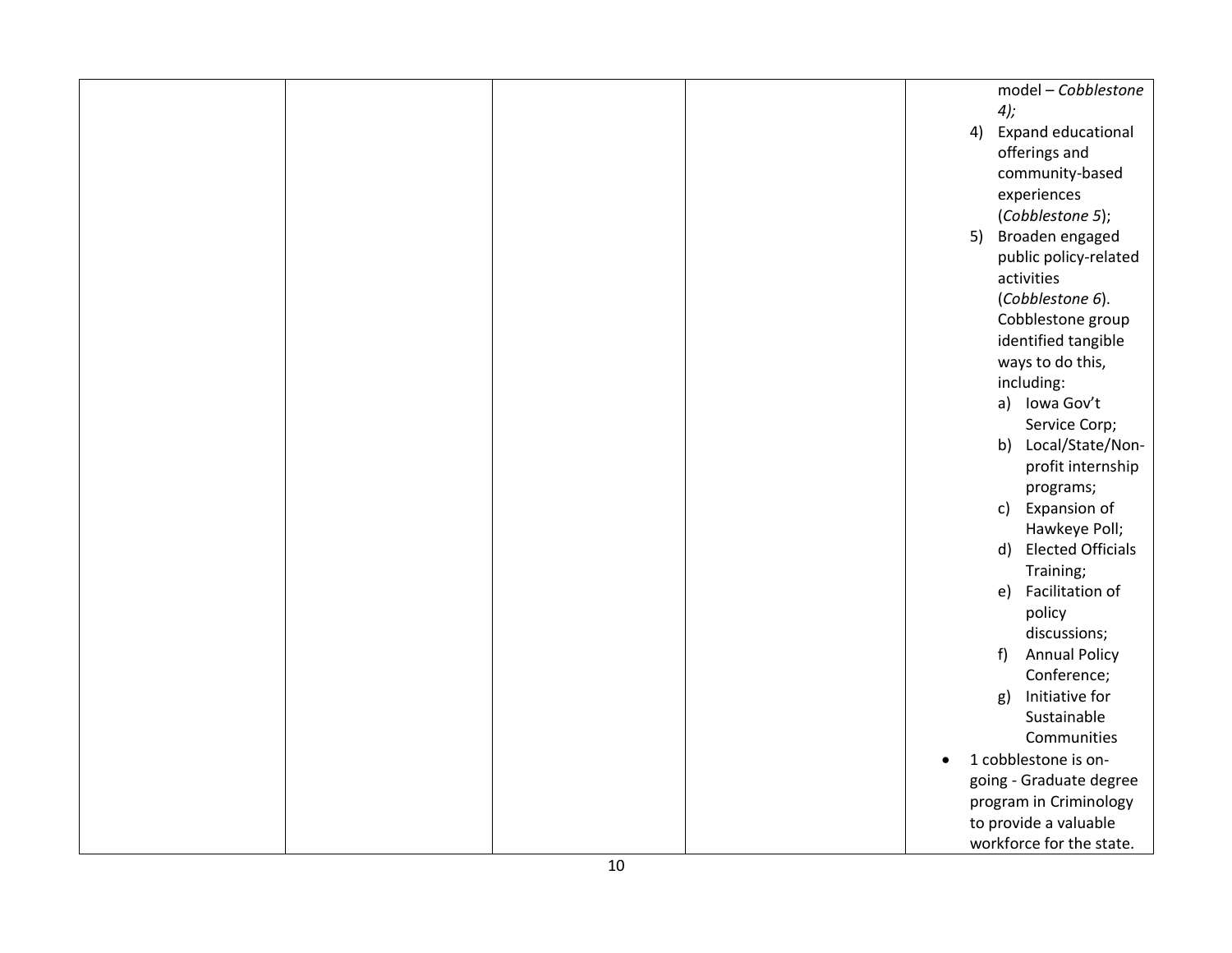|  |  | Group will continue to |
|--|--|------------------------|
|  |  | work with Sociology in |
|  |  | 2019                   |

| We can engage with lowa and the world to broaden education, improve health, and enhance economic development if we create a model to engage<br>the time and talent of alumni. |                                                                                                                                                                                                             |                                                                                                                                                                                                                                              |                                                                                                                                      |                                                                                                                                                                                                                         |  |  |
|-------------------------------------------------------------------------------------------------------------------------------------------------------------------------------|-------------------------------------------------------------------------------------------------------------------------------------------------------------------------------------------------------------|----------------------------------------------------------------------------------------------------------------------------------------------------------------------------------------------------------------------------------------------|--------------------------------------------------------------------------------------------------------------------------------------|-------------------------------------------------------------------------------------------------------------------------------------------------------------------------------------------------------------------------|--|--|
| <b>Critical Tasks 3</b>                                                                                                                                                       | Objective                                                                                                                                                                                                   | Tactics - Action Items                                                                                                                                                                                                                       | Partners                                                                                                                             | <b>Annual Progress Report</b>                                                                                                                                                                                           |  |  |
| Establish baseline<br>measures of alumni<br>involvement in<br>engagement and develop<br>strategies to strengthen<br>that involvement.                                         | 1. Assess alumni<br>engagement across all UI<br>units to facilitate strategic<br>decision-making about<br>alumni engagement.                                                                                | 1.a. Articulate a core set<br>of alumni engagement<br>metrics for standardized<br>assessment across all UI<br>units.                                                                                                                         | 1.a. Center for Advancement                                                                                                          | Completed<br><b>Satisfactory Progress</b><br>$\mathsf{X}$<br><b>Unsatisfactory Progress</b><br>Activities included:<br>Engagement work                                                                                  |  |  |
|                                                                                                                                                                               |                                                                                                                                                                                                             | 1.b. Inventory types of<br>alumni engagement<br>across all UI units to<br>identify potential best<br>practices.<br>1.c. Create mechanisms<br>to educate UI units on<br>alumni engagement best<br>practices.                                  | 1.b. Center for Advancement<br>1.c. Center for<br>Advancement, Office of<br>Outreach and Engagement                                  | group met quarterly;<br>identified 3 potential<br>projects/opportunities<br>("cobblestones") to<br>meet this objective<br>For each of the 3<br>cobblestones, a<br>champion and<br>collaborators were<br>identified and  |  |  |
|                                                                                                                                                                               | 2. Develop strategies to<br>strengthen the<br>involvement of alumni<br>and the business<br>community in student<br>recruitment, educational<br>experiences, internships,<br>research, and job<br>placement. | 2.a. Evaluate and<br>improve methods for<br>connecting first-<br>generation, traditionally<br>marginalized, and<br>military affiliated<br>students with alumni as<br>the students explore and<br>gain experience to<br>achieve career goals. | 2.a. Pomerantz Career<br>Center, Center for Diversity<br>and Enrichment,<br>Multicultural Programs,<br><b>Center for Advancement</b> | recruited; they met<br>regularly throughout<br>2018<br>1 cobblestone -<br>expanding the I-Club<br>$model - was$<br>determined to be<br>ineffective outside<br>athletics;<br>2 cobblestones were<br>determined not to be |  |  |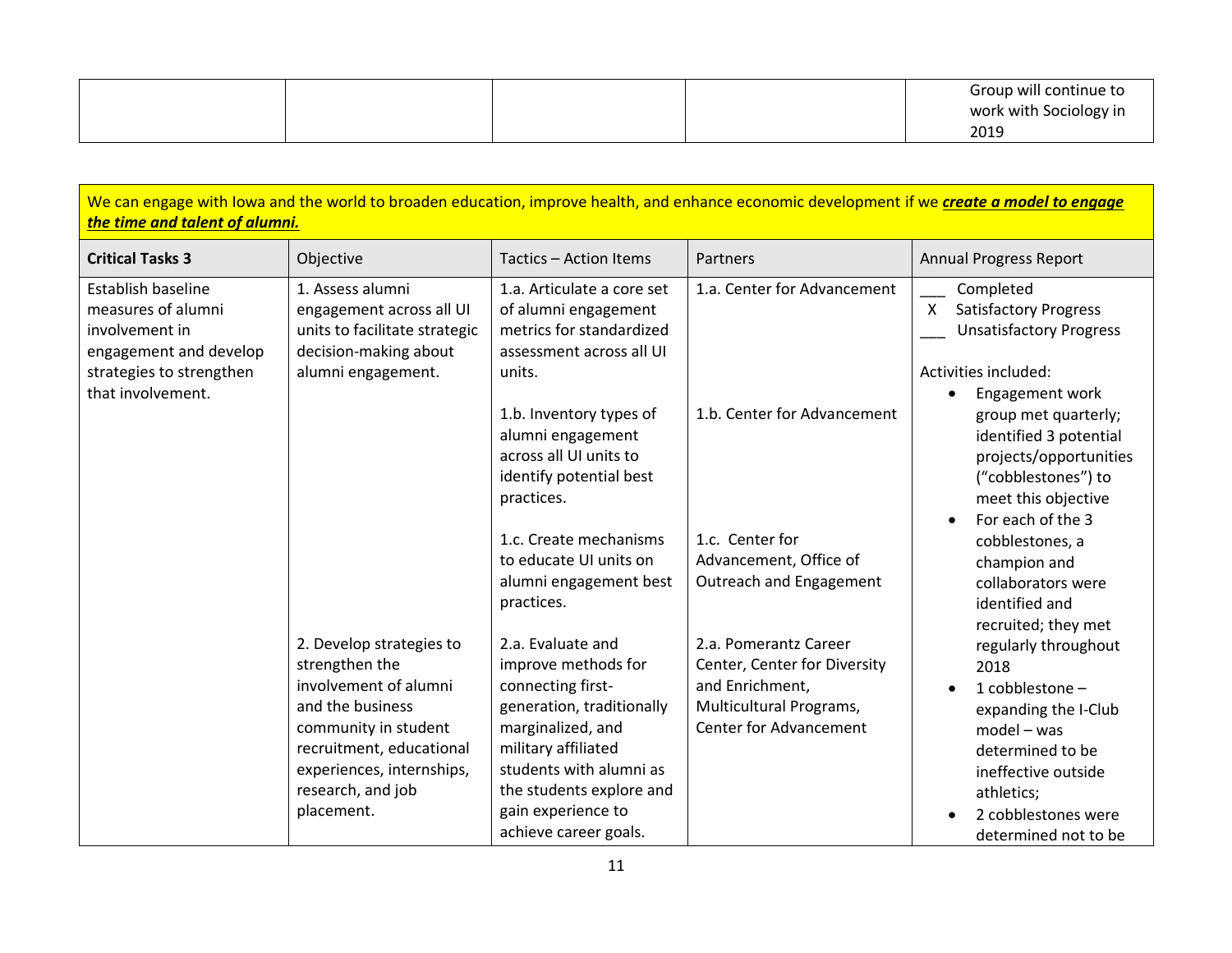| 2.b. Evaluate and<br>improve methods of<br>engagement with alumni<br>employers to facilitate<br>recruiting and hiring<br>connections with the<br>above mentioned<br>student populations for<br>both internships and full-<br>time jobs<br>2.c. Explore expanding<br>existing models of alumni | 2.b. Pomerantz Career<br>Center, Center for Diversity<br>and Enrichment,<br>Multicultural Programs,<br>Center for Advancement<br>2.c. Pomerantz Career<br>Center, Center for | separate items, but<br>overlapped with other<br>cobblestones that are<br>on-going - specifically,<br>the internship programs<br>and community-based<br>experience action plans<br>in Task 2, which rely on<br>ongoing collaboration<br>with LCUA and alumni<br>partners |
|-----------------------------------------------------------------------------------------------------------------------------------------------------------------------------------------------------------------------------------------------------------------------------------------------|------------------------------------------------------------------------------------------------------------------------------------------------------------------------------|-------------------------------------------------------------------------------------------------------------------------------------------------------------------------------------------------------------------------------------------------------------------------|
| engagement to better<br>engage alumni and<br>business partners for<br>teaching, research, and<br>service purposes.                                                                                                                                                                            | Advancement                                                                                                                                                                  |                                                                                                                                                                                                                                                                         |

| We can engage with lowa and the world to broaden education, improve health, and enhance economic development if we position UI Outreach and<br>Engagement as the hub to identify and promote research and engagement. |                                                                                                                                             |                                                                                                                                    |                                                                                                  |                                                                                                                                                     |  |
|-----------------------------------------------------------------------------------------------------------------------------------------------------------------------------------------------------------------------|---------------------------------------------------------------------------------------------------------------------------------------------|------------------------------------------------------------------------------------------------------------------------------------|--------------------------------------------------------------------------------------------------|-----------------------------------------------------------------------------------------------------------------------------------------------------|--|
| <b>Critical Tasks 4</b>                                                                                                                                                                                               | Objective                                                                                                                                   | Tactics – Action Items                                                                                                             | <b>Partners</b>                                                                                  | <b>Annual Progress Report</b>                                                                                                                       |  |
| Create a campus-wide<br>engagement reporting<br>mechanism.                                                                                                                                                            | 1. Pilot mechanisms for<br>capturing information<br>about engagement in<br>order to select the most<br>user-friendly sustainable<br>option. | 1.a. Identify existing<br>mechanisms for<br>capturing information<br>about engagement in UI<br>units that could be and<br>piloted. | 1.a. Office of Outreach and<br>Engagement, Center for<br>Advancement, Pomerantz<br>Career Center | Completed<br><b>Satisfactory Progress</b><br>X<br><b>Unsatisfactory Progress</b><br>Activities included:<br>Engagement work<br>group met quarterly; |  |
|                                                                                                                                                                                                                       |                                                                                                                                             | 1.b. Explore mechanisms<br>used by peer institutions<br>for capturing information<br>about engagement to                           | 1.b. Office of Outreach and<br>Engagement                                                        | identified 3 potential<br>projects/opportunities<br>("cobblestones") to                                                                             |  |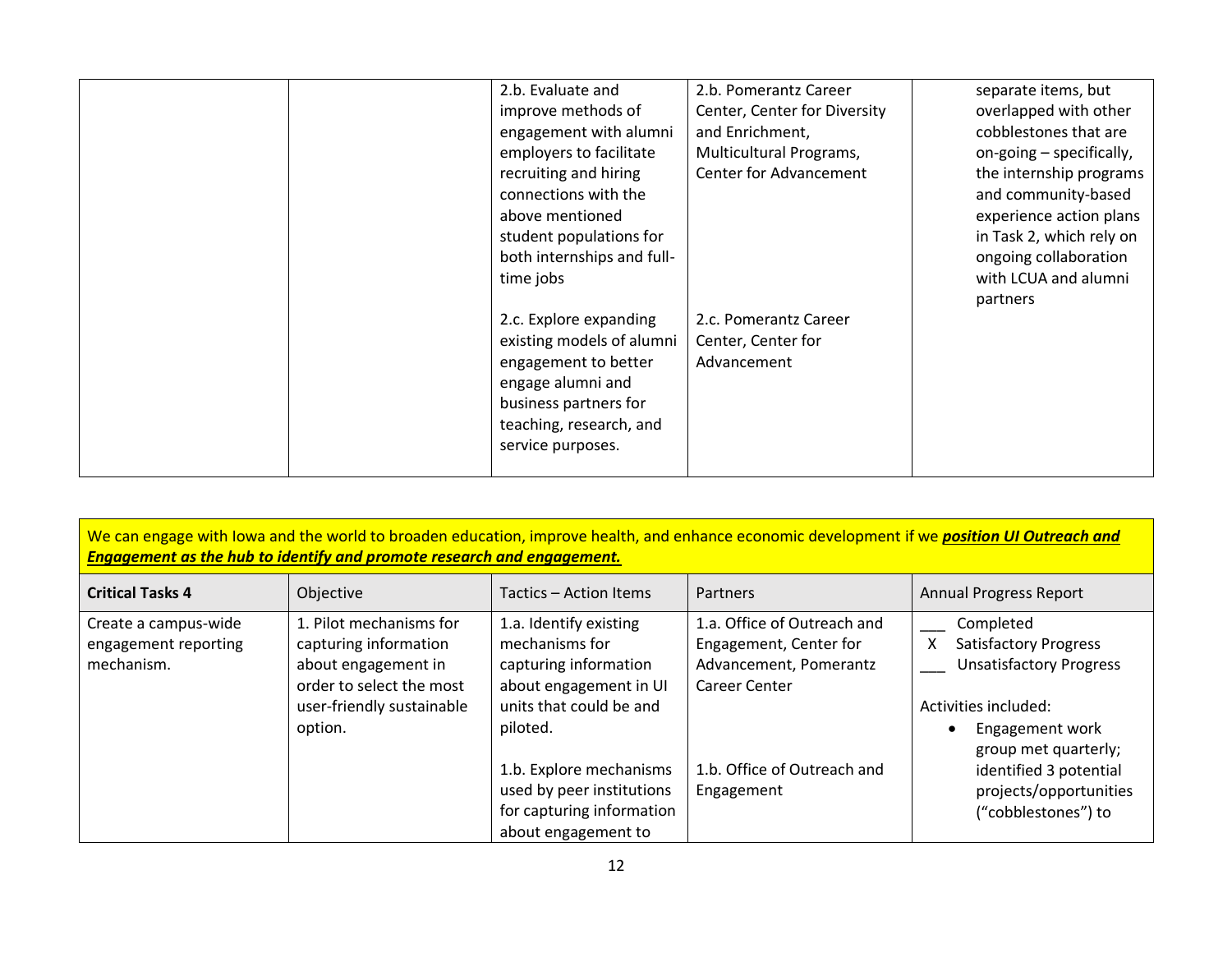|                           | determine if they should<br>be piloted. |                             | meet this objective.<br>These include: |
|---------------------------|-----------------------------------------|-----------------------------|----------------------------------------|
|                           |                                         |                             |                                        |
|                           |                                         |                             | Explore using<br>1)                    |
| 2. Prepare the UI for the | 2.a. Conduct a campus-                  | 2.a. Office of Outreach and | <b>Extranet tool being</b>             |
| renewal of the Carnegie   | wide environmental scan                 | Engagement                  | piloted by UI Center                   |
| Designation.              | of engagement activities.               |                             | for Enrichment to                      |
|                           |                                         |                             | capture                                |
|                           | 2.b. Explore strategies to              | 2.b. Office of Outreach and | engagement                             |
|                           | share information about                 |                             | activities;                            |
|                           |                                         | Engagement                  |                                        |
|                           | engagement activities                   |                             | Consider annual<br>2)                  |
|                           | and best practices with                 |                             | Engagement Fair;                       |
|                           | UI units.                               |                             | Explore using<br>3)                    |
|                           |                                         |                             | Helper Helper app                      |
|                           |                                         |                             | for capturing                          |
|                           |                                         |                             | engagement                             |
|                           |                                         |                             | activities                             |
|                           |                                         |                             | For each of the 3                      |
|                           |                                         |                             |                                        |
|                           |                                         |                             | cobblestones, a                        |
|                           |                                         |                             | champion and                           |
|                           |                                         |                             | collaborators were                     |
|                           |                                         |                             | identified and recruited.              |
|                           |                                         |                             | Groups will continue to                |
|                           |                                         |                             | meet in 2019                           |
|                           |                                         |                             |                                        |
|                           |                                         |                             |                                        |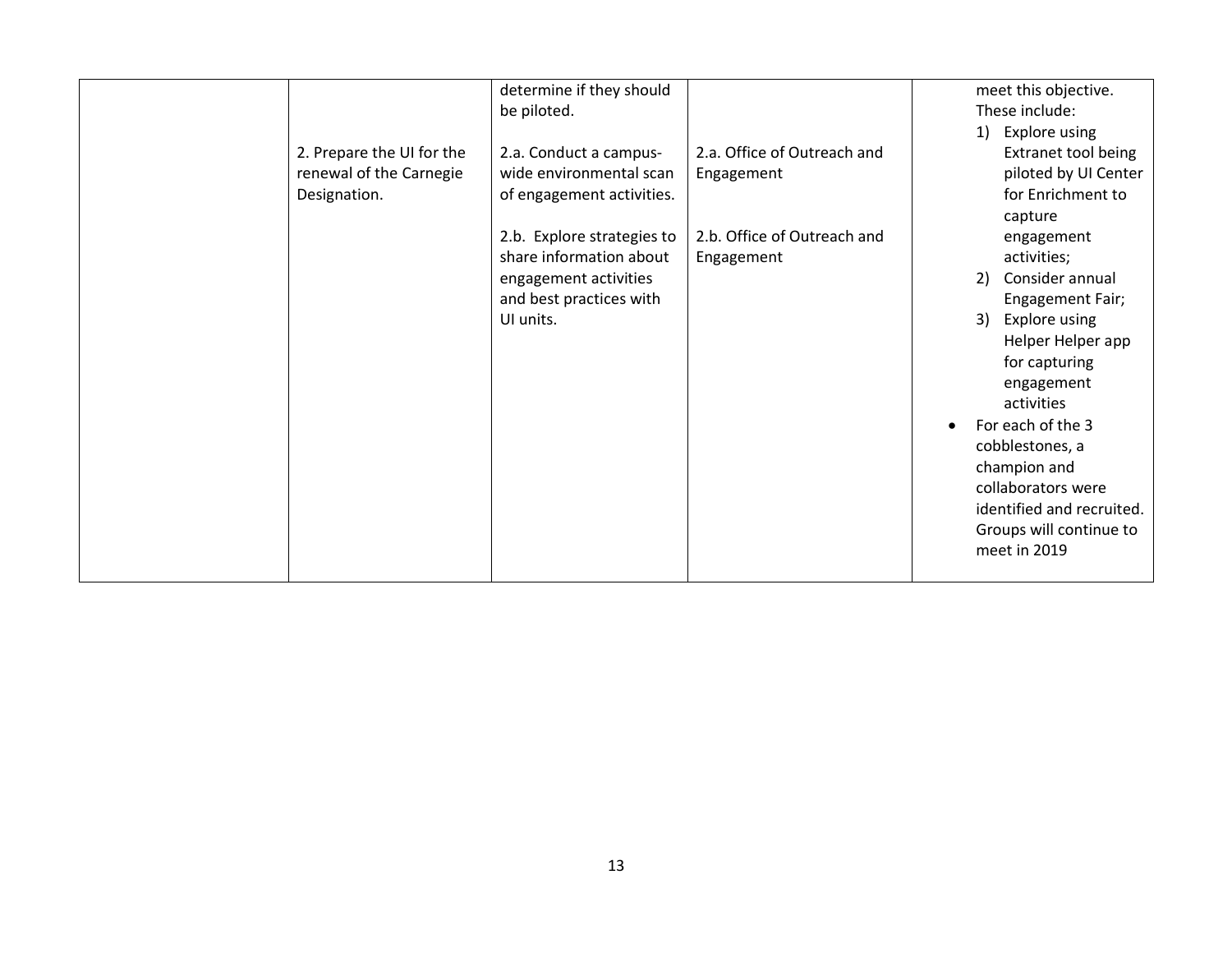## **DIVERSITY, EQUITY, INCLUSION, & COLLABORATION** -- Our goal is to enhance diversity, innovation and collaboration at the University of Iowa.

| We can enhance diversity, innovation and collaboration if we:             |                                                                                                                                                                                                  |                                                                                                                                |                                                                                                                                                                                                                                                                                                           |                                                                                                                                                                                                                                                                                                                                                                                           |  |  |
|---------------------------------------------------------------------------|--------------------------------------------------------------------------------------------------------------------------------------------------------------------------------------------------|--------------------------------------------------------------------------------------------------------------------------------|-----------------------------------------------------------------------------------------------------------------------------------------------------------------------------------------------------------------------------------------------------------------------------------------------------------|-------------------------------------------------------------------------------------------------------------------------------------------------------------------------------------------------------------------------------------------------------------------------------------------------------------------------------------------------------------------------------------------|--|--|
| <b>Critical Tasks</b>                                                     | Objective                                                                                                                                                                                        | Tactics - Action Items                                                                                                         | Partners                                                                                                                                                                                                                                                                                                  | <b>Annual Progress Report</b>                                                                                                                                                                                                                                                                                                                                                             |  |  |
| Recruit and retain a more<br>diverse faculty, staff, and<br>student body. | 1. Develop targeted<br>initiatives and resources<br>to recruit and retain URM<br>faculty.                                                                                                        | 1. Collaborate with Center<br>for Advancement, Office of<br>Provost, Chief Diversity<br>Office (CDO), Athletics.               | Center for Advancement,<br>Office of Provost, CDO                                                                                                                                                                                                                                                         | Completed<br>X Satisfactory Progress<br><b>Unsatisfactory Progress</b><br>Activities included:                                                                                                                                                                                                                                                                                            |  |  |
|                                                                           | 2. Develop targeted<br>initiatives and resources<br>to retain URM male<br>students.                                                                                                              | 2. Collaborate with Office of<br>Provost, Chief Diversity<br>Office (CDO), Athletics.                                          | Office of Provost, CDO,<br>Athletics                                                                                                                                                                                                                                                                      | Various key initiatives<br>٠<br>from the CDO,<br>Athletics, and the<br>Provost office such as<br>the Distinction                                                                                                                                                                                                                                                                          |  |  |
|                                                                           | 3. Spotlight importance of<br>climate at collegiate and<br>departmental level.<br>Enhance these efforts by<br>Deans designating<br>someone in their areas to<br>be responsible for<br>diversity. | 3.a.Review climate data<br>3.b. DEI&C to provide<br>suggestions regarding what<br>resources divisions need to<br>be effective. | Provost's Office (Leadership<br>Development Programs) and<br>CDO, Council of Deans<br>Charter Committee on<br>Diversity, Collegiate CDOs<br>(or Dean/Department<br>Head's designee, if<br>applicable), Collegiate<br>Diversity Group, DEI&C Work<br>Group, University HR,<br><b>Enrollment Management</b> | Through Diversity Fund<br>has been critical in<br>helping to recruit and<br>retain at least 3 URM<br>faculty since its<br>inception.<br>Continued evaluation<br>of programs and<br>services for URM is still<br>needed and will be<br>more fleshed out in<br>the DEI Action Plan.<br>Campus climate data<br>has been reviewed,<br>analyzed, and used to<br>inform the DEI Action<br>plan. |  |  |